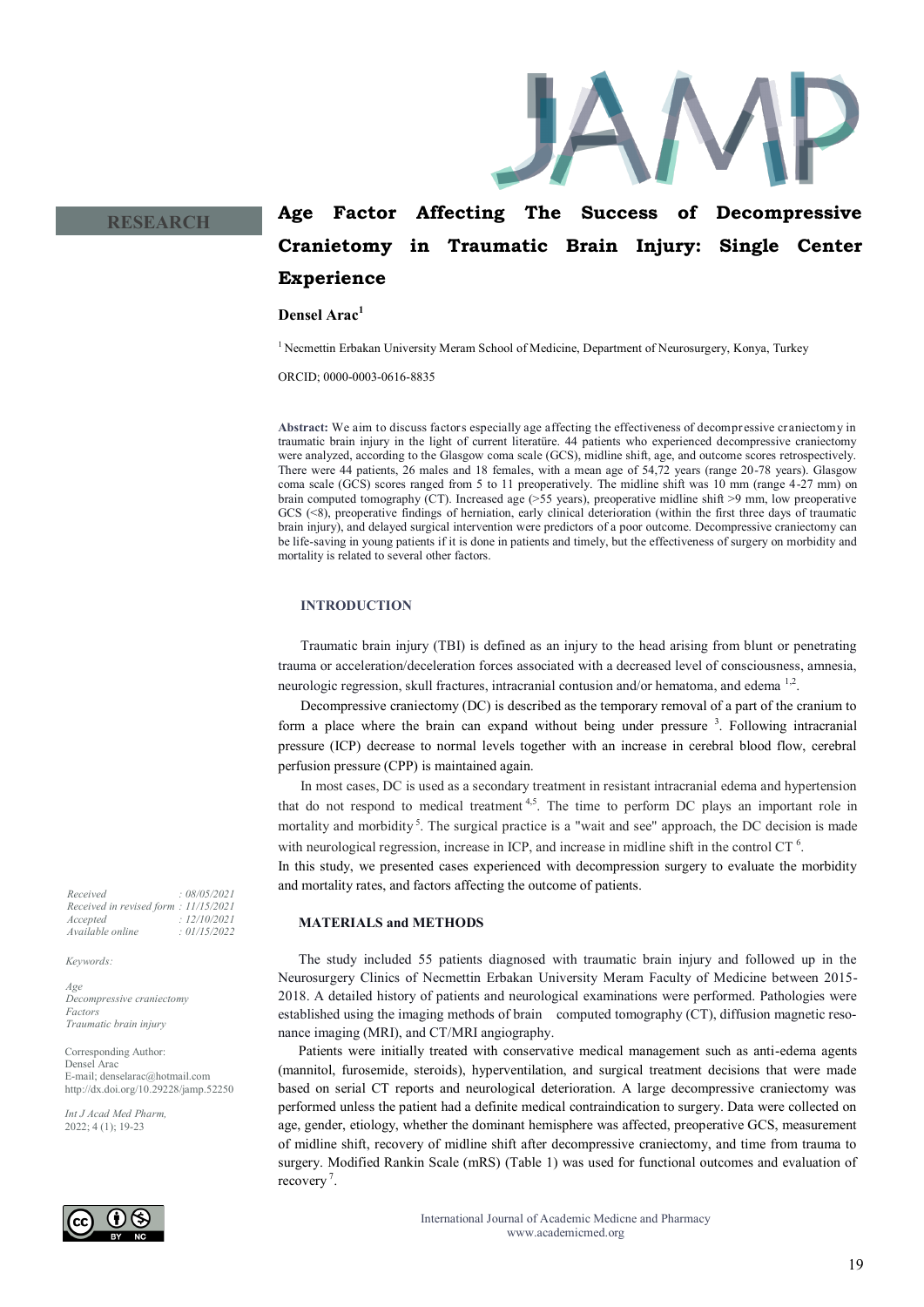## **Table 1:** Modified rankin score

## Modifed Rankin Score (mRS)

- 0 No symptoms at all
- 1 No significant disability, able to carry out usual activities
- 2 Slight disability-unable to carry out previous activities, but able to look after themselves
- 3 Moderate disability-requires some help but walks unaided
- Moderately severe disability-unable to walk or attend to bodily needs
- 4 without assistance
- 5 Severely disabled-bedridden, requires constant care and attention
- 6 Dead

Among the 55 patients treated with a diagnosis of TBI in our hospital, 7 of them were followed up with conservative medical treatment and discharged. 4 patients had only managed medical treatment without surgery because GCS 3 and pupils were dilated bilaterally and died in an average of 1 week. 44 patients who operated with the diagnosis of TBI were included in this study to examine mortality and morbidity rates and factors affecting prognosis.

## *Surgical Procedure*

All patients underwent large unilateral fronto-temporoparietal craniectomy and duraplasty as a surgical procedure within 24 hours. The dura was opened in a cruciate or inverted U shape. ICP wire was inserted into the brain parenchyma for ICP monitoring. Wide duraplasty was made with synthetic dura to prevent the brain from under pressure. Redivac drain (passive) was inserted before closure. Both the ICP wire and drain were well anchored to avoid slippage of the devices, which could lead to inaccurate ICP readings and drainage, respectively.



## Shift SOG

# $A \begin{bmatrix} \begin{array}{c} \begin{array}{c} \text{30,00} \\ \text{000} \end{array} \end{array} \end{bmatrix}$ Age

**Fig. 1.** Patients's ages and mRS There is a statistically significant difference between patients outcomes (mRS) depending on age especially in mRS 0-3 and mRS 6 ( $p \le 0.05$ ).







**Fig. 3.** Midline shift and mRS (A), GCS and mRS (B)

A;There is no significant difference between mRS 0-3 and mRS 4-5 in terms of midline shift degree; There is a significant difference between mRS 6 and 0-3, 4-5 (p <0.05)., B; GCS value was examined between the mRS groups, it was shown that there was a significant difference ( $p \le 0.05$ ).

and mortality Mortality rates of patients older than 55 years old and younger, and a statistically significant difference was found ( $p \le 0.05$ ).

## **Fig. 2.** Relationship of patients's ages and GCS (A), midline shift (B)

A; Statistically significant difference was found between age and GCS, B; Statistically significant difference was not found between age and Midline Shift

17 mm). The patients discharged as disabled and/or bedridden had preoperative mean GCS 9 (range 5-12), mean age 55 (range 26-78), and mean midline shift  $11,10\pm4,5$  (range 5-22) (Fig.1-4).

Decompressive surgery was applied to 44 patients with a mean age of 54.72 years (range 20 -78 years), comprising 26 males with a mean age of 54,88 years and 18 females with a mean age of 54,5 years. The mean midline shift on CT was approximately 10 mm (range 4-27 mm) and the mean time to have surgery was 11.2 hours in patients aged  $\leq 55$ 

years and 12,5 hours in patients aged >55 years. Subdural hygroma and infections in 5 cases (3 M / 2F) (M: male, F: female), hydrocephalus in 6 cases (2M / 4F), and acute subdural hematoma in 2 cases (2M) were seen as complications. 17 (38.63%)

patients discharged with mRS of 0-3 and 12 (27,2%) patients were discharged as severely disabled and bedridden with mRS 4-5. The mortality rate was  $(34,09\%)$ , 15 patients died the mean  $52<sup>nd</sup>$  day postoperatively. Patients discharged in good condition with mRS 0-3 had preoperative mean GCS 10 (range 9-13), mean age 45 years (range 20-66 years), and mean midline shift  $8.9 \pm 3.16$  mm (range, 5-

evidence. The value of p<0.05 was regarded as statistically significant. **RESULTS**

non-parametric tests, Kruskal-Wallis tests, One Way ANOVA tests, and Independent samples t test were used in the analysis of statistical

Data obtained in the study were statistically analyzed using SPSS 23.0 software (SPSS Inc., Chicago, IL, USA). The data were expressed as mean  $\pm$  standard deviation (SD). Mann-Whitney U

*Statistical Analysis*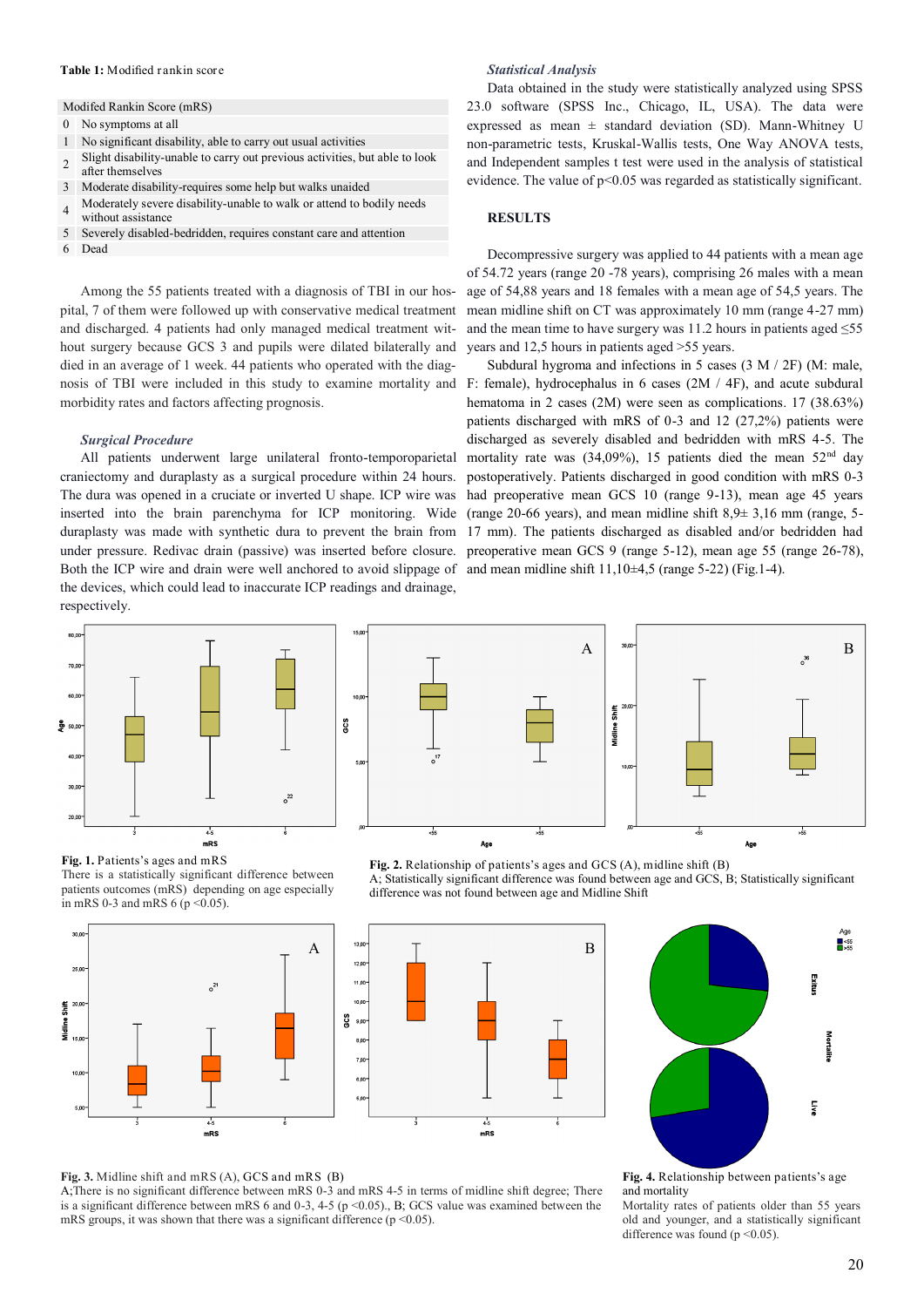In the patients with mortality, (mRS 6), the preoperative mean outcome groups, it was observed that there was a significant differen-GCS was 7 (range 5- 9), mean age was 60 years (range 25-75 years), and mean midline shift was 15.94±5,35 mm (range 9-27 mm).

## **DISCUSSION**

The best time to decompressive craniectomy is still controversial  $8$ but early DC (within 24 h after injury) is recommended for severely head-injured patients without brain stem dysfunction requiring neurosurgery for removing intracranial collections<sup>9</sup>. This may be delayed for older patients showing symptoms as they are better accommodated to intracranial hypertension due to cerebral atrophy <sup>10</sup>.

Previous studies have shown that the surgical technique is effective in patients' outcomes. In our study, we applied fronto-temporoparietal decompressive craniectomy and duraplasty to our patients, which are the most preferred techniques. Large fronto-temporoparietal decompressive craniectomy significantly improved the outcome in severe TBI patients with refractory intracranial hypertension and had a better effect in terms of decreasing ICP, compared with routine temporopatiyetal craniectomy <sup>11</sup>. Duraplasty had better outcomes and lower incidences of secondary surgical complications such as hydrocephalus, subdural effusion, epilepsy, infection, and adhesion of the brain to adjacent structures compared with those who only underwent surgical decompression, leaving the dura open  $12,13$ . Besides, insufficient size of decompression without duraplasty leads to infarctions and brain leakage, especially due to the compression of the cortex and superficial brain veins <sup>14</sup>.

The result of the current study confirmed age is a crucial factor for mortality and functional outcome as 15/44 patients (34,09%) died despite having undergone surgery with 4 of those patients (16%) aged  $\le$  55 years and 11 aged  $>$  55 years (57.8%). Therefore, age may be the most important factor in deciding which patients should undergo craniectomy. Tagliaferri et al. reported that age was the most important prognostic factor by stating that only 7% of patients over 65 years of age were well outcome <sup>15</sup>. But some studies, such as Bonis et al., reported that there is no relationship between age and prognosis  $16$ .

In examining outcome scores in our study; Patients younger than 55 years old have higher rates of mRS 0-3 and mRS 4-5, and there was a significant difference in statistical comparison with patients older than 55 years ( $p<0.05$ ) (Table 2) and the statistical difference between mRS 0-3 and mRS 6 (exitus) groups was evident in the outcome score comparison (Fig. 1). While the GCS score of the patients younger than 55 years old is higher than the patients older than 55 years old, and there was a statistically significant difference  $(p \le 0.05)$ , there was no relationship between midline shift and age  $(p>0,05)$  (Fig. 2).

|         | Age |         |                |         |         |
|---------|-----|---------|----------------|---------|---------|
|         |     |         |                |         |         |
| mRS     | N   | Mean    | Std. Deviation | Minimum | Maximum |
| $0 - 3$ | 17  | 45,2353 | 12,83808       | 20,00   | 66,00   |
| $4 - 5$ | 12  | 55,0833 | 15,81977       | 26,00   | 78,00   |
| 6       | 15  | 59,9333 | 14,22004       | 25,00   | 75,00   |
| Total   | 44  | 52,9318 | 15,26418       | 20,00   | 78,00   |

When we look at the relationship between the outcomes of the patients and the midline shift value, there was no significant difference in mRS 0-3 and mRS 4-5 patients ( $p$  > 0.05); Midline shift value was higher in mRS 6 patients compared to other mRS groups, and there was a statistically significant difference ( $p \le 0.05$ ) (Fig. 3). In the literature, it has been shown that preoperative midline shift over 10 mm in patients with traumatic brain injury is a marker of poor prognosis  $^{17,18,19}$ . When the GCS value was studied in the patient controversial age factor is too important to be ignored.

ce between the groups ( $p \le 0.05$ ), and the GCS value in mRS 6 patients was lower than in the other groups (Fig. 3). Reddy et al. reported that mortality of 22% among their patients who had a preoperative GCS  $\geq$ 8, and mortality of 73% among those with GCS  $\leq 8^{17,20}$ . Pupil size shows a statistically significant difference in mRS groups and mRS 4-5 and 6 are higher in anisocoria and miosis patients (Fig. 6). Anisocoria and miosis rate is higher in patients >55 years old and there is a statistically significant difference between age groups (Fig. 7).



**Fig. 5**. Relationship between age and GCS (A), and midline shift (B) in the mortality group

A; There is no significant difference between age and GCS in the mortality group, B; There is no significant difference between age and midline shift in the mortality group.

Mortality rates of patients >55 years old are higher than younger patients, and a statistically significant difference was found ( $p \le 0.05$ ) (Fig. 4). In mortality analysis, there was no statistically significant difference between Age - GCS and Age - Midline shift ( $p$  > 0.05) (Fig. 5). The GCS value and midline shift value in patients ≤55 years of age in the mortality group are higher than those of  $> 55$  years old patients. As a numerical value, the mean GCS value is 8 and the midline shift value is 18 mm in patients ≤55 years old, while the GCS value is 7 and the midline shift value is 13 mm in patients  $> 55$  years old. Our analysis results showed that there is no linear relationship between midline shift values and GCS. The effect of pupil size on mortality is explained by an increased mortality rate, especially in patients with anisocoria and miosis. Although there was no statistically significant difference in the mortality group when compared to age and pupil size, the rate of miosis and anisocoria was higher in patients older than 55 years.

A prominent result of our study: It is stated that the age factor has an important effect on outcomes and mortality in patients who underwent decompressive craniectomy and duraplasty in the first 24 hours (Table 3). Although the effects of GCS, midline shift, and pupil size values on patients' outcome scores and mortality in patients with traumatic brain injury are known; our study shows that the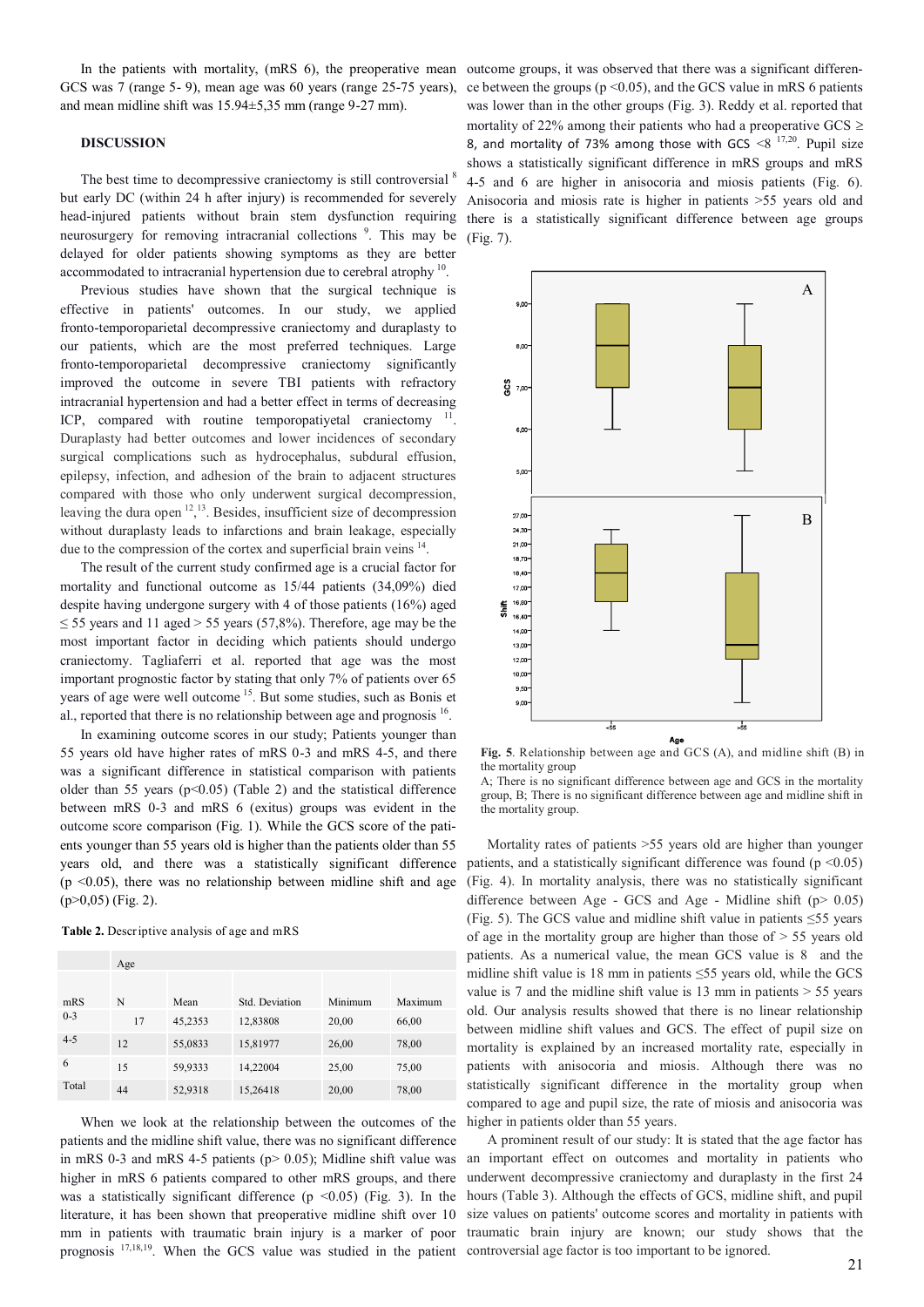

**Fig. 6.** Relationships of pupil size and Mrs (A), and age (B)

A; Pupil size in mRS groups show statistically significant difference (p <0.05), B;Pupil size according to age was found to be statistically significant (p<0.05)



**Fig. 7.** Relationship between age and pupil size in mortality group There are no significant difference between age groups according to pupil size in mortality group p>0.05

| Table 3. Patients's outcome scores and mortality |  |  |  |  |  |  |  |  |  |  |  |  |  |  |  |  |  |  |  |  |  |  |  |  |  |  |  |  |  |  |  |  |  |  |  |  |  |  |  |  |  |  |  |  |  |  |  |  |  |  |  |  |  |  |  |  |  |  |  |  |  |  |  |  |  |  |  |  |  |  |  |  |  |  |  |  |  |  |  |  |  |  |  |  |  |  |  |  |  |  |  |  |  |  |  |  |  |  |  |  |  |  |  |  |  |  |  |  |  |  |  |  |  |  |  |  |  |  |  |  |  |  |  |  |  |  |  |  |  |  |  |  |  |  |  |  |  |  |  |  |  |  |  |  |  |  |
|--------------------------------------------------|--|--|--|--|--|--|--|--|--|--|--|--|--|--|--|--|--|--|--|--|--|--|--|--|--|--|--|--|--|--|--|--|--|--|--|--|--|--|--|--|--|--|--|--|--|--|--|--|--|--|--|--|--|--|--|--|--|--|--|--|--|--|--|--|--|--|--|--|--|--|--|--|--|--|--|--|--|--|--|--|--|--|--|--|--|--|--|--|--|--|--|--|--|--|--|--|--|--|--|--|--|--|--|--|--|--|--|--|--|--|--|--|--|--|--|--|--|--|--|--|--|--|--|--|--|--|--|--|--|--|--|--|--|--|--|--|--|--|--|--|--|--|--|--|--|--|
|--------------------------------------------------|--|--|--|--|--|--|--|--|--|--|--|--|--|--|--|--|--|--|--|--|--|--|--|--|--|--|--|--|--|--|--|--|--|--|--|--|--|--|--|--|--|--|--|--|--|--|--|--|--|--|--|--|--|--|--|--|--|--|--|--|--|--|--|--|--|--|--|--|--|--|--|--|--|--|--|--|--|--|--|--|--|--|--|--|--|--|--|--|--|--|--|--|--|--|--|--|--|--|--|--|--|--|--|--|--|--|--|--|--|--|--|--|--|--|--|--|--|--|--|--|--|--|--|--|--|--|--|--|--|--|--|--|--|--|--|--|--|--|--|--|--|--|--|--|--|--|

| mRS        | Mean age    | Patients no | <b>GCS</b> | Midline shift (mm)     |
|------------|-------------|-------------|------------|------------------------|
| $0 - 3$    | $45(20-66)$ | 17          | $10(9-13)$ | $8.9 + (-3.16(5-17))$  |
| $4 - 5$    | $55(26-78)$ | 12          | $9(5-12)$  | $11,10 + -4.5(5-22)$   |
| $6$ (dead) | $60(25-75)$ | 15          | $7(5-9)$   | $15.94 + - 5.35(9-27)$ |

There were some limitations to this study. Although the data on decompressive surgery is significant, it was a non-randomized, retrospective study, and the results need confirmation from larger 3. randomized trials. Although there is no consensus for the surgical treatment of traumatic brain injury, decompressive craniectomy can be recommended for:

- 1) Patients  $\leq 55$  years old;
- 2) Patients with cerebral edema in CT scans and with GCS  $38$ ;
- 3) Before signs of brain herniation, if possible (within 24 hours).

### *Conclusion*

DC is undoubtedly a lifesaving intervention for patients with brain edema following traumatic brain injury. More extensive studies are clearly required. Nevertheless, age, time for surgery, whether the affected hemisphere is dominant or not, preoperative and postoperative midline shift, and especially preoperative GCS are factors known to influence mortality and morbidity.

In the results obtained from our study, we recommend that decompressive craniectomy be performed in the first 24 hours before GCS goes below 8 in young patients with brain trauma.

## *Conflict of interest*

The authors declare that there are no conflict of interests.

### *Financıal disclosure*

The authors declared that this study has received no financial support.

## *Acknowledgments*

**GCS:** Glasgow coma scale, **CT:** Computed tomography, **TBI:** Traumatic brain injury, **DC:** Decompressive craniectomy, **ICP:** Intracranial pressure, **CCP:** Cerebral perfusion pressure, **MRI:** Magnetic resonance imaging, **mRS:** Modified Rankin Scale, **SD:** Standard deviation, **M:** Male, **F:** Female

## **REFERENCES**

- 1. Coronado VG, McGuire LC, Sarmiento K, Bell J, Lionbarger MR, Jones CD et al. Trends in Traumatic Brain Injury in the U.S. and the public health response: 1995-2009. *J Safety Res* 2012;43(4):299-307, doi: 10.1016/j.jsr.2012.08.011
- 2. Blennow K, Brody DL, Kochanek PM, Levin H, Mckee A, Ribbers GM et al. Traumatic brain injuries. *Nat Rev Dis Primers* 2, 2016;16084 DOI: [10.1038/nrdp.2016.84](https://www.researchgate.net/deref/http%3A%2F%2Fdx.doi.org%2F10.1038%2Fnrdp.2016.84)
- Timofeev I, Hutchinson PJ. Outcome after surgical decompression of severe traumatic brain injury. *Injury*. 2006;37:1125-1132, doi: 10.1016/ j.injury.2006.07.031
- 4. Gong J, Wen L, Zhan R, Zhou HJ, Wang F, Liu G et al. Early decompressing craniectomy in patients with traumatic brain injury and cerebral edema. *Asian Biomed*. 2014;8:53–9, doi: 10.5372/1905- 7415.0801.261
- 5. Hartings JA, Vidgeon S, Strong AJ, Zacko C, Vagal A, Andaluz N et al. Surgical management of traumatic brain injury: A comparativeeffectiveness study of 2 centers. *J Neurosurg*. 2014;120:434–46, doi: 10.3171/2013.9.JNS13581
- 6. Heuts SG, Bruce SS, Zacharia BE, Hickman ZL, Kellner CP, Sussman ES et al. Decompressive hemicraniectomy without clot evacuation in dominant-sided intracerebral hemorrhage with ICP crisis. *Neurosurg Focus*. 2013;34:E4, doi: 10.3171/2013.2.FOCUS1326.
- 7. Rankin J. Cerebral vascular accidents in patients over the age of 60: II. Prognosis. *Scott Med J.* 1957;2:200-215, doi: 10.1177/003693305700200504.